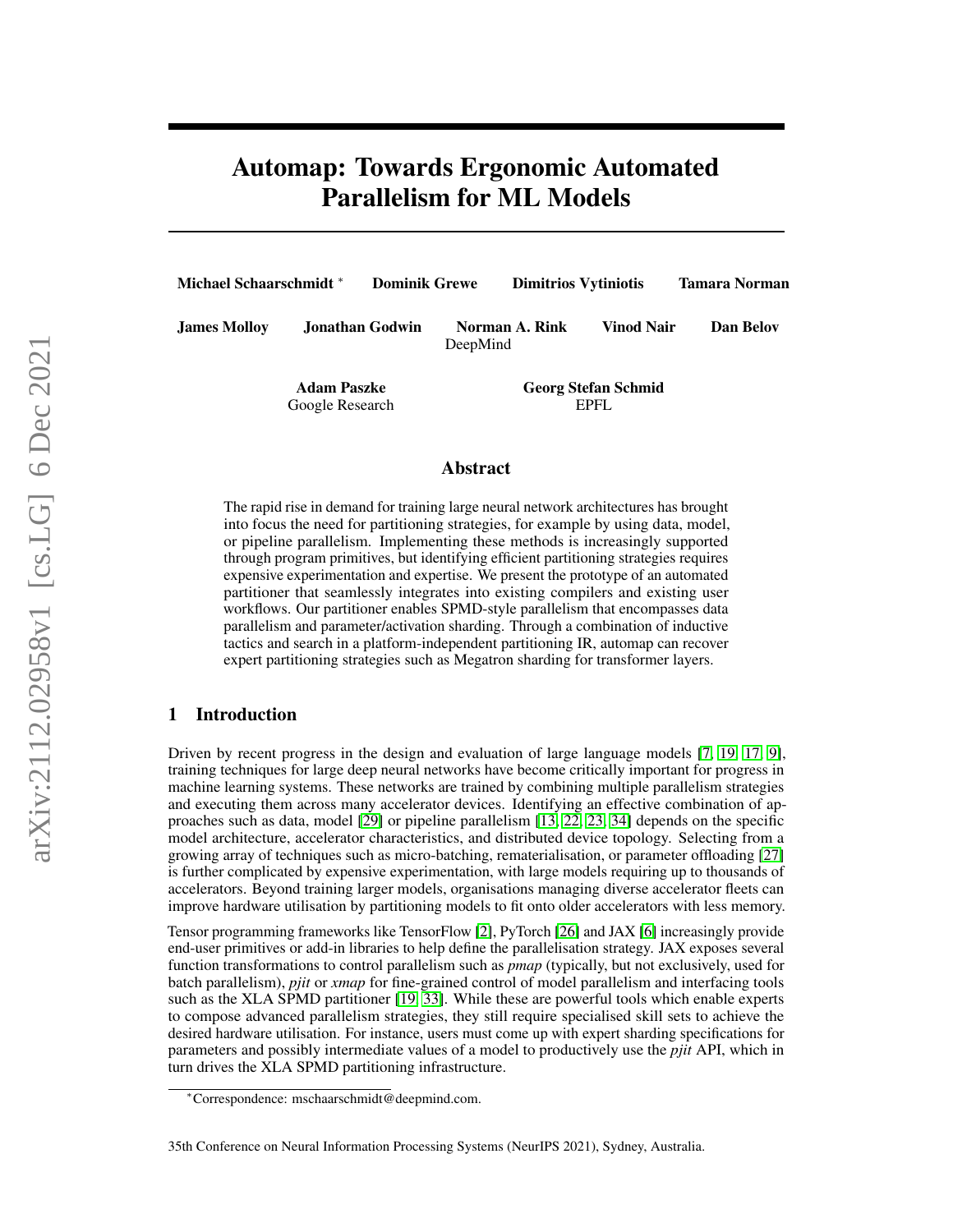<span id="page-1-1"></span>

Figure 1: End-to-end workflow overview.

Motivation and challenges. Though automated partitioning and distribution of ML workloads has been explored before in the research community [\[20,](#page-8-4) [36,](#page-10-0) [21,](#page-8-5) [14,](#page-8-6) [15,](#page-8-7) [32,](#page-9-6) [21\]](#page-8-5), we present here the unique challenges motivating our work:

- We need integration into existing backend compilers/runtimes widely used in production and already targeting different accelerator platforms, most notably XLA [\[1\]](#page-6-1). We explicitly want to avoid having to re-implement kernels for a specific architecture to be partition-aware [\[14\]](#page-8-6).
- We need integration into existing user workflows, in our case *arbitrary* computations specified in JAX without *any* user rewriting. Our partitioner may have to deal with XLA programs consisting of hundreds of thousands of operators, with hundreds or thousands of parameters. We cannot use a predefined library of partitioning-aware layers (e.g. Keras layers, as in [\[14\]](#page-8-6)) because we wish to allow researchers (our prevalent group of users) to freely innovate with arbitrary tensor computations and experimental layers.
- We aim for a fast solution that allows an effective research development cycle, i.e. a solution comparable to the overhead to schedule an experiment, perhaps minutes but not hours.

Key ideas we offer for discussion. In this paper, we present our design prototype and preliminary results of a data-driven automatic partitioner, *automap*. The challenging setting we face has implications (a) on the design of our partitioning infrastructure to make it compatible with existing compilers and user workflows, and (b) on the design of our automation.

To address problem (a) we offer a novel IR ("dialect" in MLIR terms [\[18\]](#page-8-8)) that is *layered* on top of another tensor dialect (XLA HLO in our prototype, but this could be adapted to any dialect) and allows us to express distribution decisions of computations from the base dialect. The distribution decisions are expressed as *rewrite rules* controlled by an agent, providing maximal flexibility to incorporate new rewrites (Section [2.1\)](#page-3-0).

Problem (b) is particularly challenging: The most important implication of our setup is the need to manage large, unstructured programs. Contrary to coarse-grained layer-based approaches, it would be impractical to explore decisions<sup>[2](#page-1-0)</sup> for all operations in a program via search. On the other hand, ML models can be trained to make parallel decisions for all operations [\[36\]](#page-10-0) at this scale, but such models typically rely on fine-tuning for new types of programs, and this makes the approach harder to integrate with a researcher's workflow. Moreover, evaluating the "goodness" of a partitioning solution, e.g., the reduction in peak working memory, requires at least a static analysis (e.g. a liveness analysis) over the *result of lowering and optimising* a large (50-100k ops) program to an accelerator-local program. This reinforces the need for solutions that get to good performance within few trials and rewriting steps. Hence, we started our investigations by exploring (i) hybrid search-learning techniques, and (ii) incremental partitioning decisions and the use of compiler rewriting passes that propagate these decisions across the program where possible. A key idea we use is to *imitate the behaviour of expert users partitioning their models* (e.g. users of GSPMD [\[33\]](#page-9-5)) to design inductive biases that reduce the number of decisions taken by an agent. Early results show how this approach can recover expert partitioning such as the Megatron transformer layer sharding [\[29\]](#page-9-0). We identify important challenges for scaling search up to many layers and improving its robustness to the details of the model architecture.

Further related work. There is further related work, not discussed in detail in this paper – for instance DistIR [\[28\]](#page-9-7) is also an MLIR-based representation for distributed tensor programs focusing on MPMD (for arguments for/against MPMD see [\[33\]](#page-9-5)). ROC [\[15\]](#page-8-7) is an extension of [\[14\]](#page-8-6) specifically for GraphNets using a learned cost model. Tofu [\[32\]](#page-9-6) is a hierarchical graph partitioner based on

<span id="page-1-0"></span><sup>&</sup>lt;sup>2</sup>A decision may be to determine whether a value (e.g. an argument or an intermediate) should be replicated or sharded, and if the latter, upon which dimension and along which devices (mesh axis).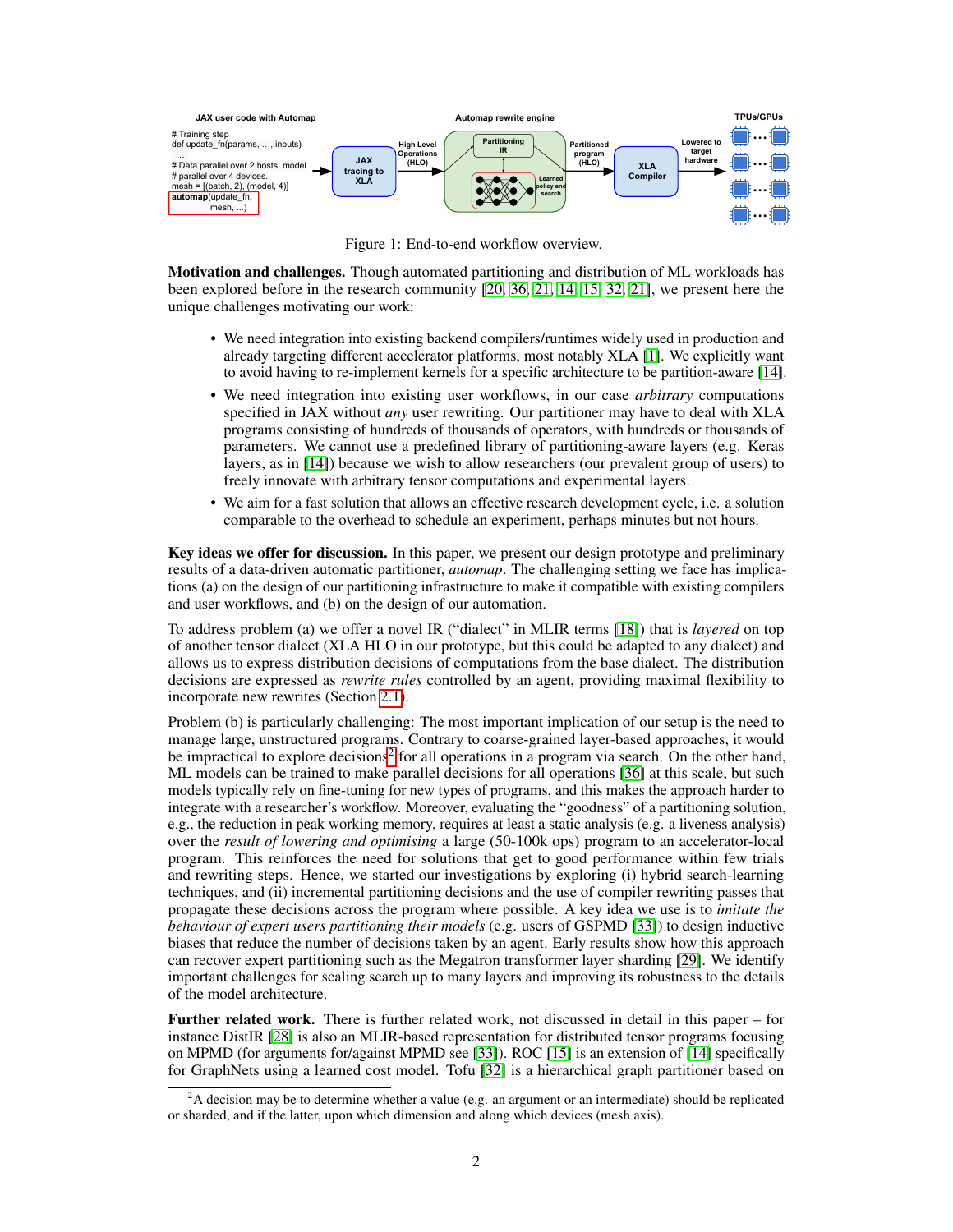dynamic programming. Other plausible techniques for partitioning such as constraint-based encoding of cost models, often combined with equality saturation [\[35\]](#page-10-1), or BRKGA [\[25\]](#page-9-8)-based options are all insufficient – at least out of the box – for our purposes due to the difficulties in obtaining cost models. Another promising avenue is to design *progressively accurate* sequences of cost models that do not all require a fully materialised program, as in TVM [\[10\]](#page-7-3).

# 2 System design

Our rewrite engine is implemented in MLIR [\[18\]](#page-8-8) with an XLA backend, and a Python API in JAX. Users interact with our system by designing normal JAX models and then pass their main update function to our partitioner. The JAX functions can already include user-managed parallelism (e.g. batch parallelism), and our system will further partition them along additional mesh axes. JAX functions are converted to XLA computations, and then lowered to our rewriting dialect PartIR [\[31\]](#page-9-9) in MLIR (overview in Figure [1\)](#page-1-1). Rewrites and inductive tactics are exposed to the partitioner via a compiler environment ([§2.2\)](#page-3-1). Rewrite sequences executed by the partitioner are lowered to an SPMD variant of our partitioning IR, and evaluated through compiler-internal cost models (estimating peak memory, runtime, and communication). PartIR is platform-independent but we have implemented an XLA backend to seamlessly support CPU, TPU [\[16\]](#page-8-9), and GPU worfklows.

```
func @main(%arg0: tensor<8x16xf32>, %arg1: tensor<16x64xf32>, %arg2: tensor<64xf32>)
  \rightarrow tensor <8x64xf32> {
    %0 = mhlo.dot %arg0, %arg1 : tensor <8 x64xf32 >
    %1 = mhlo.broadcast_in_dim %arg2 {broadcast_dims = 1} : tensor <8x64xf32 >2 = mhlo.add 20, 1 : tensor <8x64xf32>
    return %2 : tensor <8 x64xf32 >
}
```

```
func @main (%arg0: tensor <8x16xf32>, %arg1: tensor <16x64xf32>, %arg2: tensor <64xf32>)
     tensor <8x64xf32> attributes {mesh_shape = #partir.mesh <" shard "=2>} {
    %0 = partir.tile 1 " shard " ( %rshard : !partir.range <2 >) {
      %4 = partir.slice 1 %arg1 [%rshard] : tensor <16x32xf32>
      partir.yield %4 : tensor<16x32xf32>
     }
    %1 = mhlo.dot %arg0, %0 : tensor <8x64xf32>
     %2 = mhlo.broadcast_in_dim %arg2 { broadcast_dims = 1} : tensor <8 x64xf32 >
%3 = mhlo.add %1, %2 : tensor <8 x64xf32 >
    return %3 : tensor <8 x64xf32 >
}
```

```
func @main (%arg0: tensor <8x16xf32>, %arg1: tensor <16x64xf32>, %arg2: tensor <64xf32>)
  -> tensor <8 x64xf32 > attributes { mesh_shape = #partir.mesh <" shard "=2 >} {
    %0 = partir.atomic "shard" {
      partir.yield %arg0 : tensor <8 x16xf32 >
    }
%1 = partir.tile 1 " shard " ( %rshard : !partir.range <2 >) {
      \chi_2 = partir.slice 1 \chiarg1[\chirshard] : tensor<16x32xf32>
      %3 = mhlo.dot %0, %2 : tensor <8x32xf32>
      %4 = partir.slice 0 %arg2 [%rshard] : tensor <32xf32>
      %5 = mhlo.broadcast_in_dim %4 {broadcast_dims = 1} : tensor <8x32xf32>
      % 6 = mhlo.add % 3, % 5: tensor <8x32xf32>
      partir.yield %6 : tensor <8 x32xf32 >
    }
    return %1 : tensor <8 x64xf32 >
}
```
Figure 2: Top: A small MLIR MHLO program representing a single linear layer in slightly simplified notation. Middle: the same program where %arg1 has been expressed as a tiling loop on dimension 1. Bottom: the final PartIR program after propagation. Note that looping on dimension 1 of %arg1 (of size 64) means that we can also partition the dot product along dimension 1, and essentially pull the whole computation inside the tiling loop by operating on slices of %arg2. In the final program %arg0 automatically got wrapped inside an "atomic" region to signify that it will remain replicated.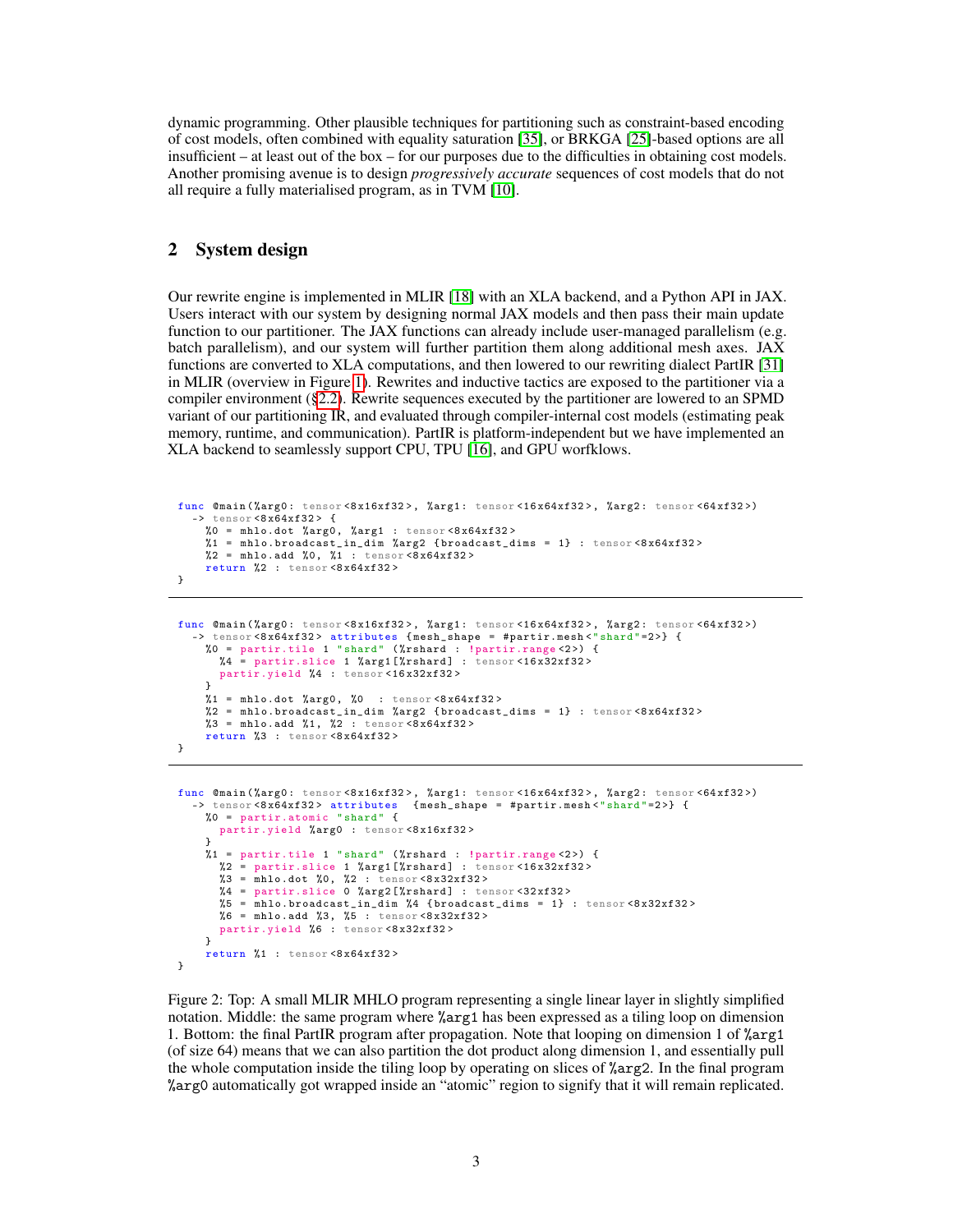#### <span id="page-3-0"></span>2.1 Partitioning IR

To expose partitioning decisions, we represent tensor programs in PartIR which is an MLIR "dialect" layered on top of MHLO, an MLIR encoding of the XLA Higher Level Operations (HLO). At the core of our IR, which operates on statically shaped multi-dimensional arrays, are tiling loop-like operators which express parallel computations that compute a *distributed* tensor value. Instead of allowing unrestricted parallel loops, we force users to declare logical mesh axes with fixed sizes and make sure that every such loop in a program is associated with an axis and same-axes loops never occur nested. This guarantees that our programs can compile as a single SPMD kernel. An example of a  $2\times 4$  mesh is given in the left of Figure [1,](#page-1-1) requiring a total of 8 devices for execution.

Rewriting actions include actions to express the distribution of an intermediate variable as well as several flavors of propagation of partitioning information (i) from operands to results; (ii) from results to operands, and (iii) from a subset of operands to the rest. These propagation rules are enabled by a *registry* containing a declarative specification of this behaviour for each operator in the underlying tensor dialect. Rewrites always preserve semantics, decoupling search policies from correctness.

Figure [2](#page-2-0) illustrates a small MHLO program representing a dense layer, how tiling decisions are expressed in our IR, and the result of propagation. Finally, the tiling loops in our IR lower to a dialect suitable for expressing SPMD computations – Figure [3](#page-3-2) shows the result of lowering the final program in Figure [2.](#page-2-0) Optimising data transfers and reasoning about cost happens at this level of the stack, before we eventually compile back to accelerator-specific HLO code and feed back into the XLA compiler/runtime. A detailed technical exposition of our IR stack is the subject of a different paper.

```
func @main(%arg0: f32[8,16], %arg1: f32[16,64{"shard"}]>, %arg2: f32[64{"shard"}]>)
     -> f32[8,64{"shard"}]> attributes {mesh_shape = #partir.mesh<"shard"=2>} {<br>%0 = partir.spmd(%arg1, %arg0, %arg2) ["shard"] (%rshard: !partir.range<2>,
                                                                    %arg3 : tensor <16 x32xf32 >,
                                                                     %arg4: tensor <8x16xf32>,
                                                                    %arg5: tensor <math>32xf32> {
       %2 = mhlo.dot %arg4, %arg3 : tensor <math>\langle 8x32xf32 \rangle%3 = mhlo.broadcast_in_dim %arg5 { broadcast_dims = 1 } : tensor <8 x32xf32 >
       %4 = mhlo.add %2, %3 : tensor <8x32xf32>
       partir.yield %4 : tensor <8 x32xf32 >
     \mathbf{r}return %0
}
```
Figure 3: An SPMD program after partitioning using axis *"shard"*. A *distributed tensor type* like f32[16, 64{"shard"}] means that the value has a global shape of [16, 64], but is nevertheless sharded in chunks of shape [16, 32] (since here axis "shard" is of size 2).

#### <span id="page-3-1"></span>2.2 Automated partitioner

The partitioner interacts with a rewriting environment exposing rewriting tactics to distribute/partition values, and tactics involving patterns that apply globally throughout the module. Prior work [\[36,](#page-10-0) [3\]](#page-7-4) has highlighted the cost of auto-regressive rewriting which scales unfavourably with model size. Our approach is guided by minimising the number of rewriting decisions. To improve robustness across a wide range of programs, we propose to combine search and learning based on several observations:

- Users often do not need to solve heterogeneous partitioning problems but typically map programs to rectangular device meshes such as TPU slices. Faster automation is enabled by restricting partitioning to using pre-defined mesh axes as the structure of tiling loops and their allowable nesting is fixed ahead of time.
- When developing a partitioning strategy, users can often assign some decisions themselves based on knowledge of model and devices, such as selecting a data parallel axis. This allows the partitioner to focus on difficult decisions such as only the model-parallel strategy.
- Experts do not approach partitioning by investigating individual operations but consider key structural elements such as parameters, certain activations or inputs, optimiser/network state etc. to formulate a high level strategy. They often then hand-craft annotations for a handful of internal nodes that they deem important to guide tools like the XLA GSPMD partitioner.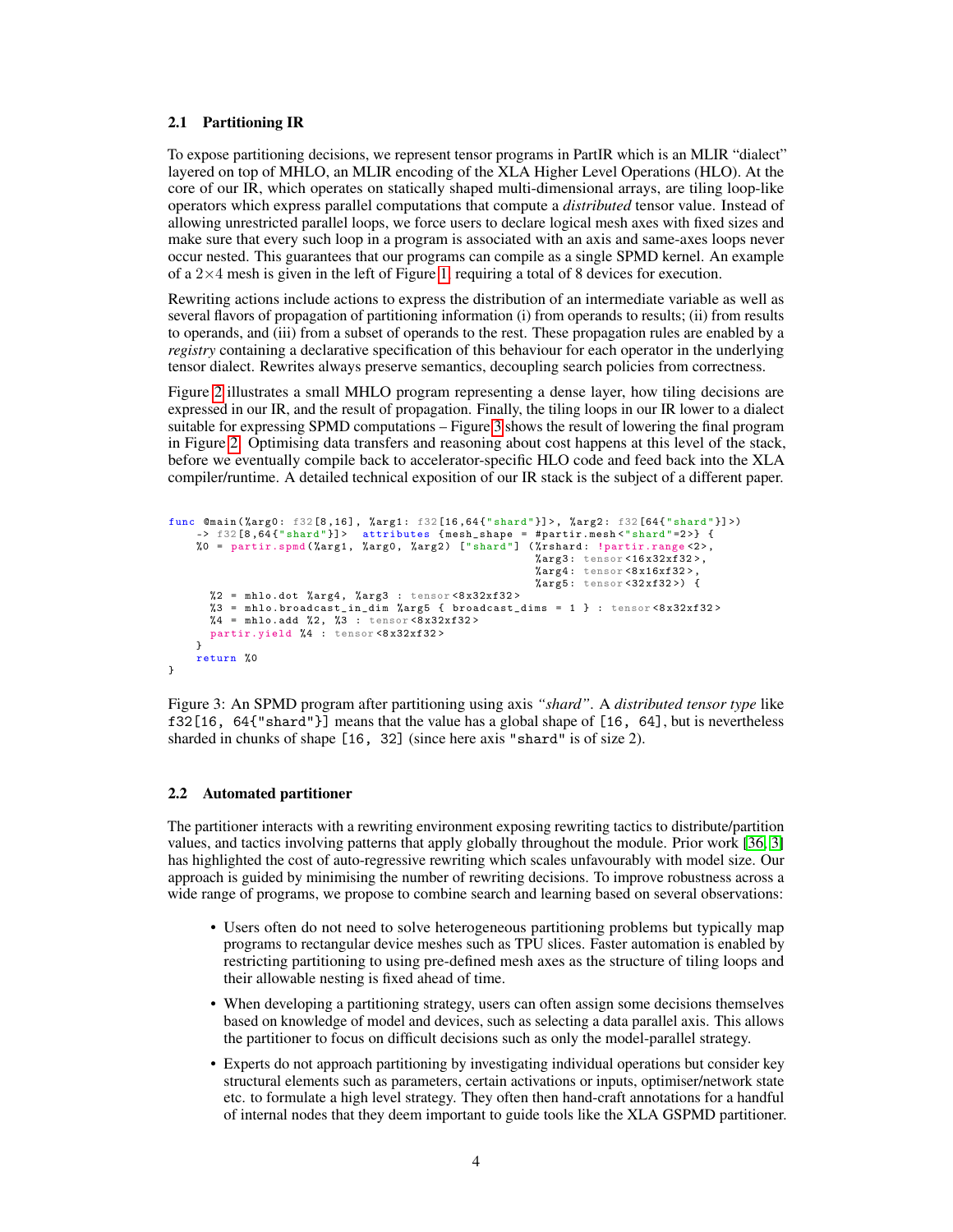```
def update(params, opt_state, batch):
 loss, grads = jax.value_and_grad(
    loss_fn)(params, batch)
  grads = jax.lax.psum(grads, "batch")
  updates, opt_state = opt.update(grads,
    opt_state)
 params = optax.apply_updates(params,
    updates)
 return params, opt_state, loss
# Update calls now execute in SPMD
# fashion.
update = jax.png (update,axis_name="batch")
                                              def update(params, opt_state, batch):
                                                  # Same as in Fig. 2.
                                               # Specify mapping of axes on devices.
                                              device_layout = np.reshape(
                                                  np.array(jax.devices()), (2, 4))
                                              mesh = Mesh(device\_layout,
                                                           ("batch", "model"))
                                               # Manual data-, automated model parallel.
                                               # Axis "batch" is specified
                                              update, spec = automap(update, mesh, ['model'], (None,
```
Figure 4: Using JAX's *pmap* (parallel map) function transform enables the use of multihost data parallelism over an axis *"batch"*.

```
# for batch, the third input argument.
 None, 0) (None, None, 0))(*args)
```
Figure 5: Automap allows combining manual and automated parallelism. Users specify a mesh layout and where manual axes apply.

We leverage all three observations to design our automated partitioner. For a physical set of devices, (e.g. 8), users explicitly specify the logical axes for different forms of parallelism, concretely by providing a set of axes names and sizes (e.g.  $\{("batch", 2), ("model", 4)\}$ . The partitioner only searches over tiling decisions involving axes which it is explicitly instructed to use – while users remain in control of the others.

### 2.3 Search and learning

The partitioner must select a sequence of rewrites and propagation tactics to optimise some desirable cost function such as the execution cost. Large models frequently reach 50-100k HLO operations, and even the set of interesting nodes, in our experience  $\approx 1\%$  of operations, can be impractically large for search. Instead of opting for a fully learned solution which may require fine-tuning on unseen programs, we first experiment with a hybrid approach. A learner narrows down the most relevant subset of program nodes for partitioning, and search selects the final decisions.

Search. We implemented Monte Carlo Tree Search (MCTS) [\[8\]](#page-7-5) with upper confidence bound for trees (UCT). Instead of exposing all program operations for assigning mesh axes, we initialise a worklist of all 'interesting operation nodes' when traversing the program i.e., the function arguments to the MLIR representation consisting of weights and biases, optimiser state, and model inputs. The action space exposes actions to insert tiling loops that partition each tensor and dimension by each predefined axis. After applying an action, its consequences are propagated *conservatively* backward and forward through the program – for instance if a pointwise operator receives equipartitioned arguments it may also be executed to produce an equi-partitioned result. Propagation can get stuck in internal nodes for which insufficient information exists (e.g. not enough arguments are partitioned); and these internal nodes with a need for non-trivial decisions resurface back to our worklist. This is a key difference compared to the heuristics-based sharding propagation underlying XLA GSPMD [\[19\]](#page-8-0). Another global rewriting decision we expose is a pass that infers the tiling of the rest of the arguments from only some of them. This pass allows us with only a few tiling decisions for some parameters/inputs of a model to induce sharding for other parameters/inputs. If applied at every step, it quickly reduces the number of remaining decisions at the cost of increased wall clock time, and we are experimenting with different mechanics to expose this to an agent.

Learning. Using the worklist still exposes too many nodes for search, but careful analysis of the state-of-the-art sharding of transformers [\[29\]](#page-9-0) shows that in certain situations only a handful need to be selected to fully partition a model, so we apply learning to rank them. Our compiler featurises operation nodes as a concatenation of operation type, operand shapes, and existing partitioned axes. Edges encode program dataflow and MLIR program structure. We then compute a per-node relevance score using a node-embedding where a learned model predicts for each input to the MLIR program a ranking corresponding to the importance of this node to be partitioned, and the top- $k$  ( $k = 25$ ) most relevant nodes are then passed to MCTS to select the final rewriting sequence. In summary, we combine inductive propagation tactics, search and learning to deliver automated model parallelism with a relatively small number of explicit decisions.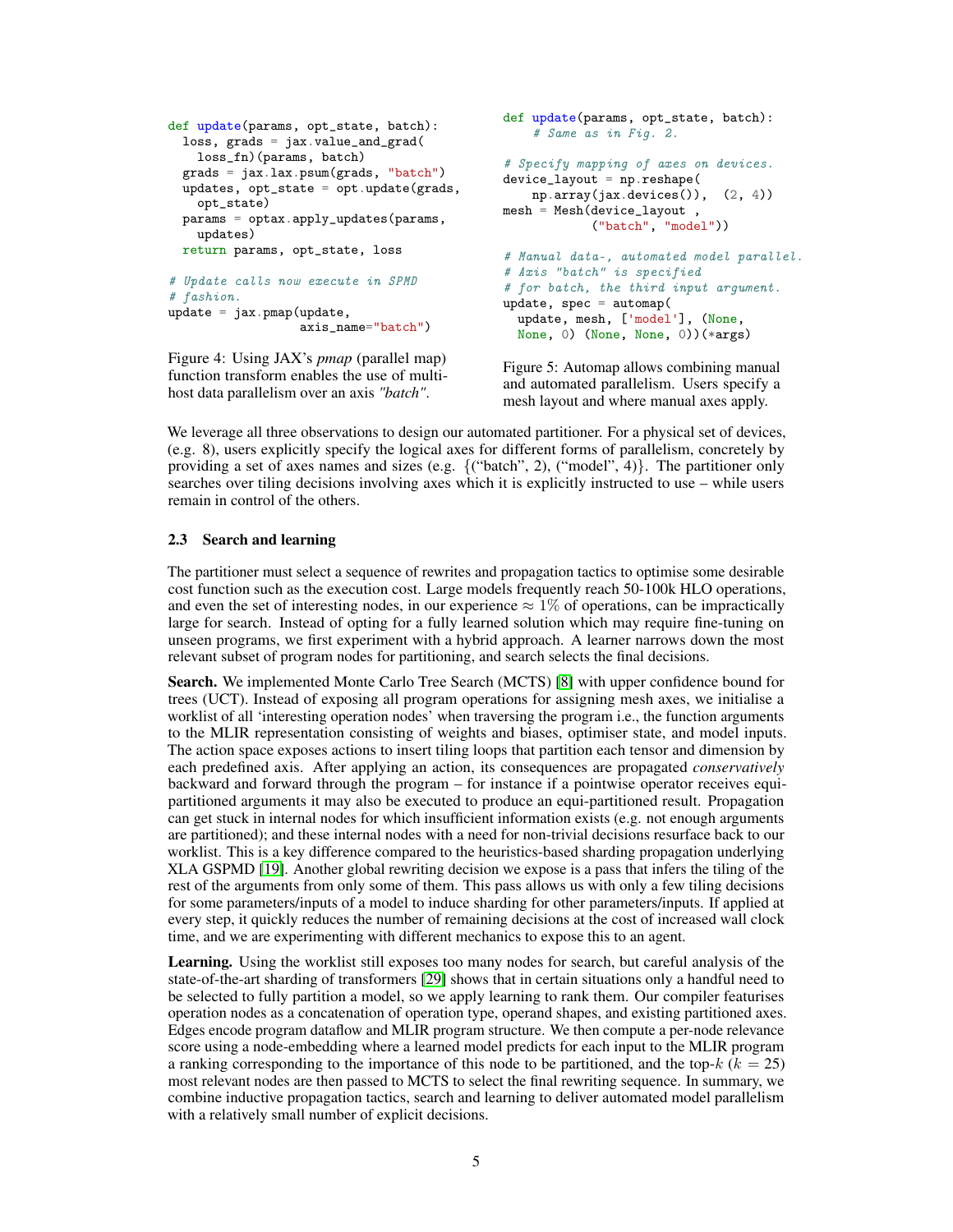End-to-end user example. We illustrate how end-users interact with automap in Figure [5](#page-4-0) in comparison to using an existing JAX parallel primitive in Figure [4.](#page-4-0) Automap is instrumented using existing JAX tooling for describing positional axes and meshes (based on *xmap*/*pjit*). In addition to a partitioned callable, automap returns a specification of partitioning decisions for inputs and outputs. These specifications can then be used to partition function inputs such as parameters, optimiser state, or network state.

## 3 Towards an evaluation

Results. We investigate the performance of our prototype on a transformer model and compare to a well known reference strategy. We implemented a GPT-3 [\[7\]](#page-7-0) style 24-layer transformer model which requires  $\approx$  26 GB of memory at batch size 1 (not fit for a single TPU v3 device at 16 GB RAM), and which has just over 50k operations, and 1150 arguments. We then evaluated our prototype's ability to discover Megatron-style [\[29\]](#page-9-0) sharding through search, and when combined with a learner. The search mechanism is guided by multiple cost statistics. First, a peak liveness analysis exposes an approximate memory estimate. This is a conservative estimate, and XLA compilation can further improve required memory through optimisations such as fusion. Second, we minimise the number of bytes communicated through reduction operations. The learned model was trained on a dataset of 20k transformer variants. To generate training data, we selected random model arguments (1000 per model), and exhaustively partitioned all argument dimensions. Our model was trained to imitate the highest scoring strategy. The model was implemented based on an Interaction Network [\[5\]](#page-7-6) using JAX with Haiku, Jraph for GraphNets, and Optax for training [\[6,](#page-7-2) [4,](#page-7-7) [11,](#page-7-8) [12\]](#page-7-9).

Megatron is a highly scalable [\[24\]](#page-9-10) training strategy for transformers [\[30\]](#page-9-11) which exploits intralayer model parallelism to minimise the number of required all-reduces. We view Megatron as a representative for a widely used expert strategy. Achieving Megatron is measured through gathering statistics on collectives in the partitioned model.

<span id="page-5-0"></span>

Figure 6: Comparing search progress using MCTS only and combined with a learned filter to discover Megatron-style sharding.



Figure 7: TPU v3 runtimes of the solutions found. Near Megatron solutions only incur a small performance penalty.

In Figure [6](#page-5-0) we illustrate the success rate in discovering Megatron (over 50 search attempts) for a number of search budgets. Results show that several thousands of episodes are required to reliably discover expert-level sharding. We then evaluated the search result for each run on TPU v3 (Figure [7\)](#page-5-0). A key insight is that our search at shorter budgets frequently discovers solutions near Megatron (i.e. few redundant collectives) which are in practice almost as fast (as highlighted by the runtimes of solutions using the learned filter, which are near Megatron from 500 episodes onwards, i.e. requiring few minutes of search). Solutions typically required 2-20 decisions. While these results are encouraging, more work is needed to support a learned system in interactive compiler workflows to be able to handle a variety of (generally unpredictable) user programs.

Scaling with compiler hints. Our results show that discovering semantically meaningful strategies is possible in principle. However, we found that discovering these strategies for larger models critically relies on propagating sharding information through subtly shared constants and other computations *across layers*. Such sharing is brittle and cannot be relied on for a general solution towards rewriting deeper networks. As machine learning models commonly consist of repeated blocks (such as attention blocks in Transformers, residual blocks in ConvNets, or message passing layers in Graph nets), search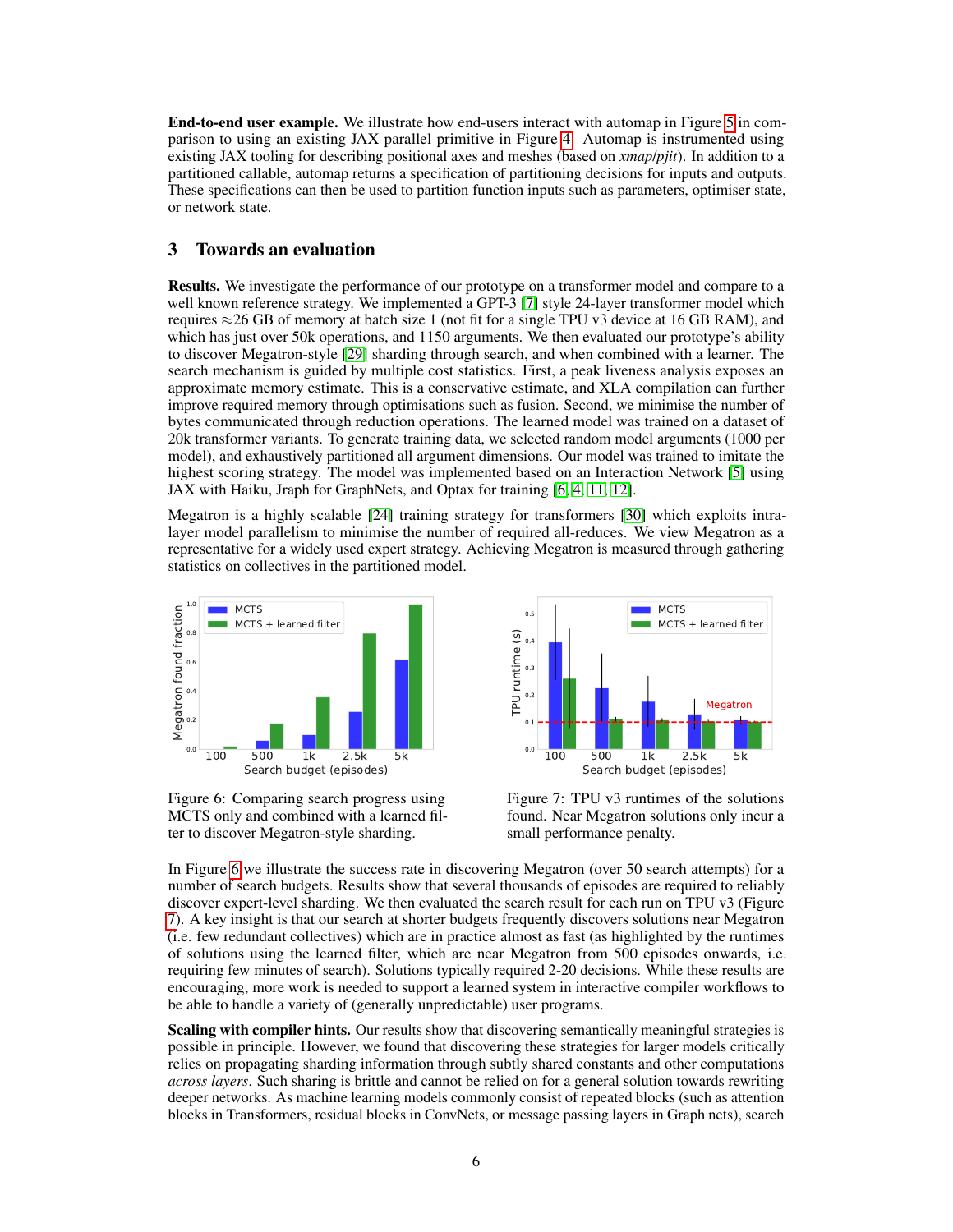techniques scale unfavourably when having to explicitly rewrite each layer. We therefore also implemented the ability to exploit model structure in automap by allowing users to group repeated layers together and exposing only a single set of decisions per group. The mechanism used was that of *named scopes* which are commonly used in libraries such as Haiku [\[4\]](#page-7-7). Figures [8](#page-6-2) and [9](#page-6-2) present the effect of grouping.

<span id="page-6-2"></span>

Figure 8: Searching Transformer sharding strategies with grouped attention blocks via compiler hints drastically improves results.



Figure 9: Impact of grouping when not relying on propagation of sharding information via shared constants across layers.

Notably, when allowing for compiler hints on layer groups, Megatron can be found reliably in a small number of episodes without requiring to propagate through shared dependencies across layers. Without grouping or shared dependency propagation, Megatron is not found for a 24 layer Transformer. As grouping only requires users to provide the name scope for any relevant group (e.g. "attention-block"), this provides an attractive path for initial real world use cases.

Other models. We were also able to partition other models such as GraphNets where no one-sizefits-all expert strategy exists. Here, the automap prototype in first experiments was able to discover simple manual strategies such as input edge sharding that allow practitioners to begin experimentation with larger graphs and models.

Discussion. Our results illustrate how effective partitioning strategies can be reached using a rewriting system through the combination of data-driven strategies and inductive tactics, and optionally exploiting high-level model structure. More work is required to understand the right combination of user-provided structure information, search, and learning in order to balance minimal user efforts and time to good solutions. The results presented here were also initially restricted to sharding within the devices of a single host while assuming data parallelism across hosts which simplifies the communication cost model. More advanced cost models will be required to model multi-host communication as well as down-stream changes to models during device-specific lowering (e.g. through fusion). Finally, further work is also needed to support additional automated partitioning strategies such as pipeline parallelism or ZeRO offloading.

# References

- <span id="page-6-1"></span>[1] XLA: Optimizing compiler for machine learning, 2017. URL [https://www.tensorflow.](https://www.tensorflow.org/xla) [org/xla](https://www.tensorflow.org/xla).
- <span id="page-6-0"></span>[2] Martín Abadi, Ashish Agarwal, Paul Barham, Eugene Brevdo, Zhifeng Chen, Craig Citro, Greg S. Corrado, Andy Davis, Jeffrey Dean, Matthieu Devin, Sanjay Ghemawat, Ian Goodfellow, Andrew Harp, Geoffrey Irving, Michael Isard, Yangqing Jia, Rafal Jozefowicz, Lukasz Kaiser, Manjunath Kudlur, Josh Levenberg, Dandelion Mané, Rajat Monga, Sherry Moore, Derek Murray, Chris Olah, Mike Schuster, Jonathon Shlens, Benoit Steiner, Ilya Sutskever, Kunal Talwar, Paul Tucker, Vincent Vanhoucke, Vijay Vasudevan, Fernanda Viégas, Oriol Vinyals, Pete Warden, Martin Wattenberg, Martin Wicke, Yuan Yu, and Xiaoqiang Zheng. TensorFlow: Largescale machine learning on heterogeneous systems, 2015. URL [https://www.tensorflow.](https://www.tensorflow.org/) [org/](https://www.tensorflow.org/). Software available from tensorflow.org.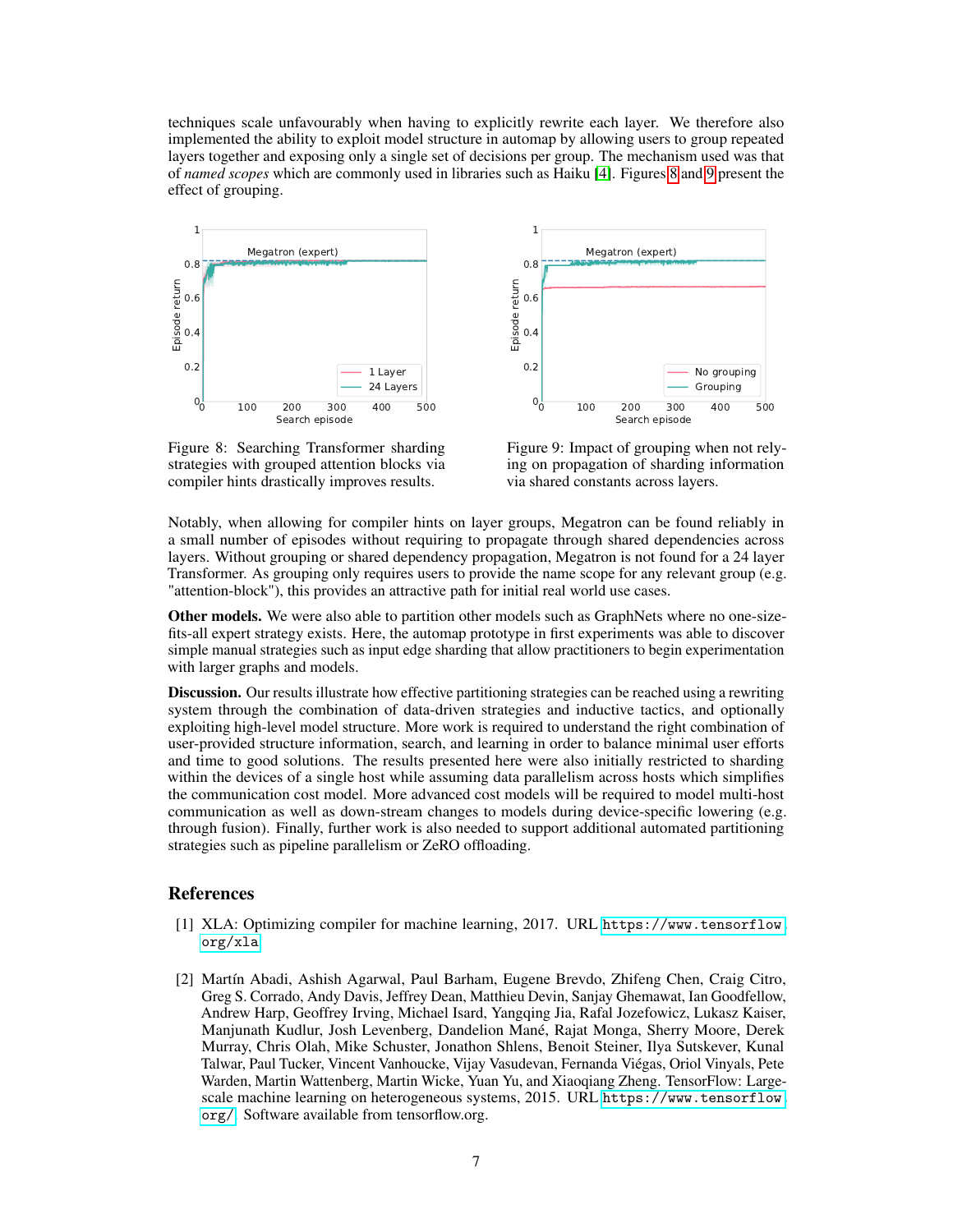- <span id="page-7-4"></span>[3] Ravichandra Addanki, Shaileshh Bojja Venkatakrishnan, Shreyan Gupta, Hongzi Mao, and Mohammad Alizadeh. Learning generalizable device placement algorithms for distributed machine learning. In H. Wallach, H. Larochelle, A. Beygelzimer, F. d'Alché Buc, E. Fox, and R. Garnett, editors, *Advances in Neural Information Processing Systems*, volume 32. Curran Associates, Inc., 2019. URL [https://proceedings.neurips.cc/paper/2019/](https://proceedings.neurips.cc/paper/2019/file/71560ce98c8250ce57a6a970c9991a5f-Paper.pdf) [file/71560ce98c8250ce57a6a970c9991a5f-Paper.pdf](https://proceedings.neurips.cc/paper/2019/file/71560ce98c8250ce57a6a970c9991a5f-Paper.pdf).
- <span id="page-7-7"></span>[4] Igor Babuschkin, Kate Baumli, Alison Bell, Surya Bhupatiraju, Jake Bruce, Peter Buchlovsky, David Budden, Trevor Cai, Aidan Clark, Ivo Danihelka, Claudio Fantacci, Jonathan Godwin, Chris Jones, Tom Hennigan, Matteo Hessel, Steven Kapturowski, Thomas Keck, Iurii Kemaev, Michael King, Lena Martens, Vladimir Mikulik, Tamara Norman, John Quan, George Papamakarios, Roman Ring, Francisco Ruiz, Alvaro Sanchez, Rosalia Schneider, Eren Sezener, Stephen Spencer, Srivatsan Srinivasan, Wojciech Stokowiec, and Fabio Viola. The DeepMind JAX Ecosystem, 2020. URL <http://github.com/deepmind>.
- <span id="page-7-6"></span>[5] Peter W. Battaglia, Razvan Pascanu, Matthew Lai, Danilo Jimenez Rezende, and Koray Kavukcuoglu. Interaction networks for learning about objects, relations and physics. *CoRR*, abs/1612.00222, 2016. URL <http://arxiv.org/abs/1612.00222>.
- <span id="page-7-2"></span>[6] James Bradbury, Roy Frostig, Peter Hawkins, Matthew James Johnson, Chris Leary, Dougal Maclaurin, George Necula, Adam Paszke, Jake VanderPlas, Skye Wanderman-Milne, and Qiao Zhang. JAX: composable transformations of Python+NumPy programs, 2018. URL <http://github.com/google/jax>.
- <span id="page-7-0"></span>[7] Tom B. Brown, Benjamin Mann, Nick Ryder, Melanie Subbiah, Jared Kaplan, Prafulla Dhariwal, Arvind Neelakantan, Pranav Shyam, Girish Sastry, Amanda Askell, Sandhini Agarwal, Ariel Herbert-Voss, Gretchen Krueger, Tom Henighan, Rewon Child, Aditya Ramesh, Daniel M. Ziegler, Jeffrey Wu, Clemens Winter, Christopher Hesse, Mark Chen, Eric Sigler, Mateusz Litwin, Scott Gray, Benjamin Chess, Jack Clark, Christopher Berner, Sam McCandlish, Alec Radford, Ilya Sutskever, and Dario Amodei. Language models are few-shot learners. *CoRR*, abs/2005.14165, 2020. URL <https://arxiv.org/abs/2005.14165>.
- <span id="page-7-5"></span>[8] Cameron Browne, Edward Powley, Daniel Whitehouse, Simon Lucas, Peter I. Cowling, Stephen Tavener, Diego Perez, Spyridon Samothrakis, Simon Colton, and et al. A survey of monte carlo tree search methods. *IEEE TRANSACTIONS ON COMPUTATIONAL INTELLIGENCE AND AI*, 2012.
- <span id="page-7-1"></span>[9] Mark Chen, Jerry Tworek, Heewoo Jun, Qiming Yuan, Henrique Ponde de Oliveira Pinto, Jared Kaplan, Harrison Edwards, Yuri Burda, Nicholas Joseph, Greg Brockman, Alex Ray, Raul Puri, Gretchen Krueger, Michael Petrov, Heidy Khlaaf, Girish Sastry, Pamela Mishkin, Brooke Chan, Scott Gray, Nick Ryder, Mikhail Pavlov, Alethea Power, Lukasz Kaiser, Mohammad Bavarian, Clemens Winter, Philippe Tillet, Felipe Petroski Such, Dave Cummings, Matthias Plappert, Fotios Chantzis, Elizabeth Barnes, Ariel Herbert-Voss, William Hebgen Guss, Alex Nichol, Alex Paino, Nikolas Tezak, Jie Tang, Igor Babuschkin, Suchir Balaji, Shantanu Jain, William Saunders, Christopher Hesse, Andrew N. Carr, Jan Leike, Joshua Achiam, Vedant Misra, Evan Morikawa, Alec Radford, Matthew Knight, Miles Brundage, Mira Murati, Katie Mayer, Peter Welinder, Bob McGrew, Dario Amodei, Sam McCandlish, Ilya Sutskever, and Wojciech Zaremba. Evaluating large language models trained on code. *CoRR*, abs/2107.03374, 2021. URL <https://arxiv.org/abs/2107.03374>.
- <span id="page-7-3"></span>[10] Tianqi Chen, Thierry Moreau, Ziheng Jiang, Haichen Shen, Eddie Q. Yan, Leyuan Wang, Yuwei Hu, Luis Ceze, Carlos Guestrin, and Arvind Krishnamurthy. TVM: end-to-end optimization stack for deep learning. *CoRR*, abs/1802.04799, 2018. URL [http://arxiv.org/abs/1802.](http://arxiv.org/abs/1802.04799) [04799](http://arxiv.org/abs/1802.04799).
- <span id="page-7-8"></span>[11] Jonathan Godwin\*, Thomas Keck\*, Peter Battaglia, Victor Bapst, Thomas Kipf, Yujia Li, Kimberly Stachenfeld, Petar Veličković, and Alvaro Sanchez-Gonzalez. Jraph: A library for graph neural networks in jax., 2020. URL <http://github.com/deepmind/jraph>.
- <span id="page-7-9"></span>[12] Tom Hennigan, Trevor Cai, Tamara Norman, and Igor Babuschkin. Haiku: Sonnet for JAX, 2020. URL <http://github.com/deepmind/dm-haiku>.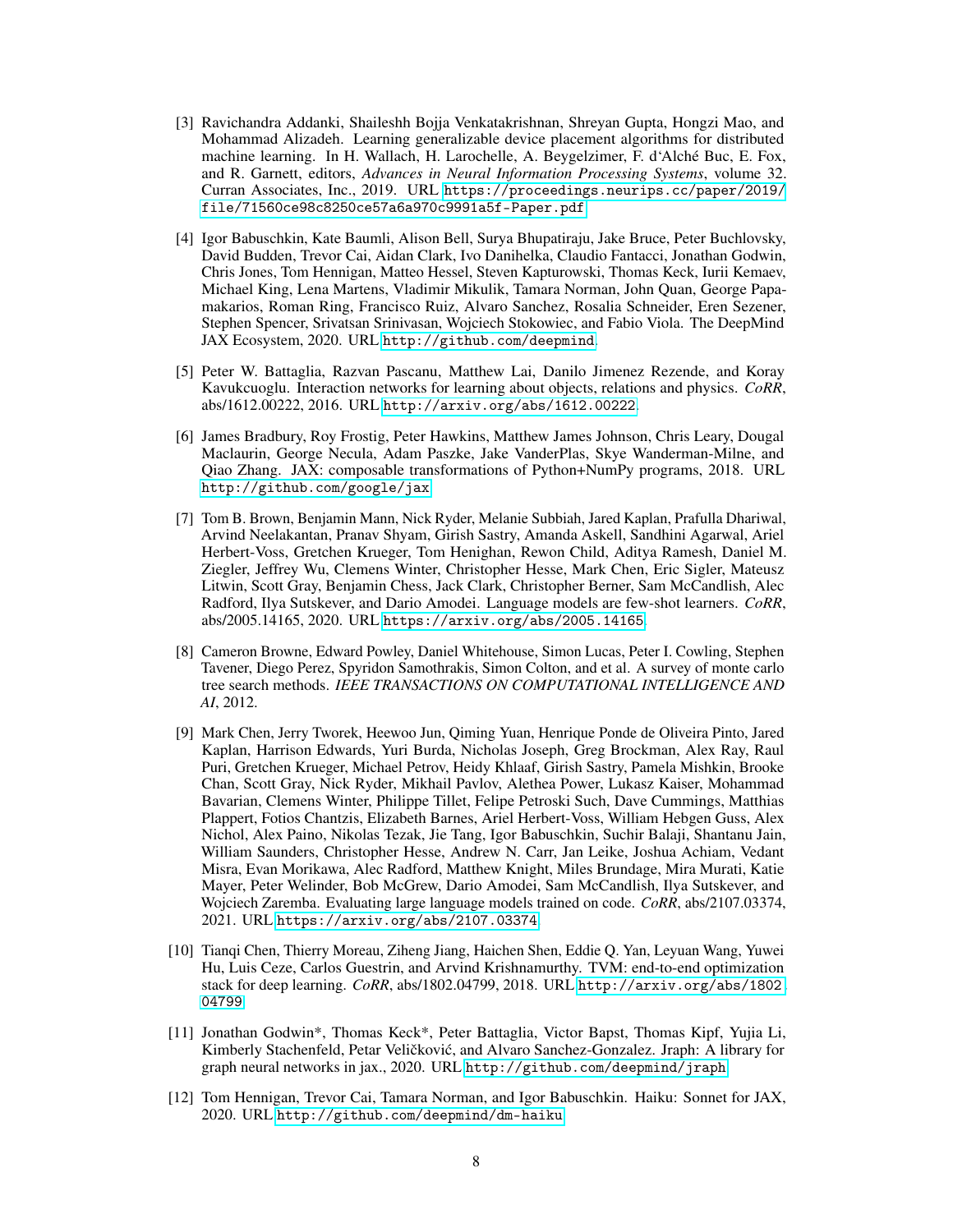- <span id="page-8-2"></span>[13] Yanping Huang, Youlong Cheng, Ankur Bapna, Orhan Firat, Dehao Chen, Mia Xu Chen, HyoukJoong Lee, Jiquan Ngiam, Quoc V. Le, Yonghui Wu, and Zhifeng Chen. Gpipe: Efficient training of giant neural networks using pipeline parallelism. In Hanna M. Wallach, Hugo Larochelle, Alina Beygelzimer, Florence d'Alché-Buc, Emily B. Fox, and Roman Garnett, editors, *Advances in Neural Information Processing Systems 32: Annual Conference on Neural Information Processing Systems 2019, NeurIPS 2019, December 8-14, 2019, Vancouver, BC, Canada*, pages 103–112, 2019. URL [https://proceedings.neurips.cc/paper/2019/](https://proceedings.neurips.cc/paper/2019/hash/093f65e080a295f8076b1c5722a46aa2-Abstract.html) [hash/093f65e080a295f8076b1c5722a46aa2-Abstract.html](https://proceedings.neurips.cc/paper/2019/hash/093f65e080a295f8076b1c5722a46aa2-Abstract.html).
- <span id="page-8-6"></span>[14] Zhihao Jia, Matei Zaharia, and Alex Aiken. Beyond data and model parallelism for deep neural networks. In Ameet Talwalkar, Virginia Smith, and Matei Zaharia, editors, *Proceedings of Machine Learning and Systems 2019, MLSys 2019, Stanford, CA, USA, March 31 - April 2, 2019*. mlsys.org, 2019. URL <https://proceedings.mlsys.org/book/265.pdf>.
- <span id="page-8-7"></span>[15] Zhihao Jia, Sina Lin, Mingyu Gao, Matei Zaharia, and Alex Aiken. Improving the accuracy, scalability, and performance of graph neural networks with roc. In I. Dhillon, D. Papailiopoulos, and V. Sze, editors, *Proceedings of Machine Learning and Systems*, volume 2, pages 187-198, 2020. URL [https://proceedings.mlsys.org/paper/2020/](https://proceedings.mlsys.org/paper/2020/file/fe9fc289c3ff0af142b6d3bead98a923-Paper.pdf) [file/fe9fc289c3ff0af142b6d3bead98a923-Paper.pdf](https://proceedings.mlsys.org/paper/2020/file/fe9fc289c3ff0af142b6d3bead98a923-Paper.pdf).
- <span id="page-8-9"></span>[16] Norman P. Jouppi, Cliff Young, Nishant Patil, David A. Patterson, Gaurav Agrawal, Raminder Bajwa, Sarah Bates, Suresh Bhatia, Nan Boden, Al Borchers, Rick Boyle, Pierre-luc Cantin, Clifford Chao, Chris Clark, Jeremy Coriell, Mike Daley, Matt Dau, Jeffrey Dean, Ben Gelb, Tara Vazir Ghaemmaghami, Rajendra Gottipati, William Gulland, Robert Hagmann, Richard C. Ho, Doug Hogberg, John Hu, Robert Hundt, Dan Hurt, Julian Ibarz, Aaron Jaffey, Alek Jaworski, Alexander Kaplan, Harshit Khaitan, Andy Koch, Naveen Kumar, Steve Lacy, James Laudon, James Law, Diemthu Le, Chris Leary, Zhuyuan Liu, Kyle Lucke, Alan Lundin, Gordon MacKean, Adriana Maggiore, Maire Mahony, Kieran Miller, Rahul Nagarajan, Ravi Narayanaswami, Ray Ni, Kathy Nix, Thomas Norrie, Mark Omernick, Narayana Penukonda, Andy Phelps, Jonathan Ross, Amir Salek, Emad Samadiani, Chris Severn, Gregory Sizikov, Matthew Snelham, Jed Souter, Dan Steinberg, Andy Swing, Mercedes Tan, Gregory Thorson, Bo Tian, Horia Toma, Erick Tuttle, Vijay Vasudevan, Richard Walter, Walter Wang, Eric Wilcox, and Doe Hyun Yoon. In-datacenter performance analysis of a tensor processing unit. *CoRR*, abs/1704.04760, 2017. URL <http://arxiv.org/abs/1704.04760>.
- <span id="page-8-1"></span>[17] Jared Kaplan, Sam McCandlish, Tom Henighan, Tom B. Brown, Benjamin Chess, Rewon Child, Scott Gray, Alec Radford, Jeffrey Wu, and Dario Amodei. Scaling laws for neural language models. *CoRR*, abs/2001.08361, 2020. URL <https://arxiv.org/abs/2001.08361>.
- <span id="page-8-8"></span>[18] Chris Lattner, Mehdi Amini, Uday Bondhugula, Albert Cohen, Andy Davis, Jacques Pienaar, River Riddle, Tatiana Shpeisman, Nicolas Vasilache, and Oleksandr Zinenko. Mlir: Scaling compiler infrastructure for domain specific computation. In *2021 IEEE/ACM International Symposium on Code Generation and Optimization (CGO)*, pages 2–14, 2021. doi: 10.1109/ CGO51591.2021.9370308.
- <span id="page-8-0"></span>[19] Dmitry Lepikhin, HyoukJoong Lee, Yuanzhong Xu, Dehao Chen, Orhan Firat, Yanping Huang, Maxim Krikun, Noam Shazeer, and Zhifeng Chen. Gshard: Scaling giant models with conditional computation and automatic sharding. *CoRR*, abs/2006.16668, 2020. URL <https://arxiv.org/abs/2006.16668>.
- <span id="page-8-4"></span>[20] Azalia Mirhoseini, Hieu Pham, Quoc Le, Mohammad Norouzi, Samy Bengio, Benoit Steiner, Yuefeng Zhou, Naveen Kumar, Rasmus Larsen, and Jeff Dean. Device placement optimization with reinforcement learning, 2017. URL <https://arxiv.org/abs/1706.04972>.
- <span id="page-8-5"></span>[21] Azalia Mirhoseini, Anna Goldie, Hieu Pham, Benoit Steiner, Quoc V. Le, and Jeff Dean. A hierarchical model for device placement. In *International Conference on Learning Representations*, 2018. URL <https://openreview.net/forum?id=Hkc-TeZ0W>.
- <span id="page-8-3"></span>[22] Deepak Narayanan, Aaron Harlap, Amar Phanishayee, Vivek Seshadri, Nikhil R. Devanur, Gregory R. Ganger, Phillip B. Gibbons, and Matei Zaharia. Pipedream: generalized pipeline parallelism for DNN training. In Tim Brecht and Carey Williamson, editors, *Proceedings of the 27th ACM Symposium on Operating Systems Principles, SOSP 2019, Huntsville, ON,*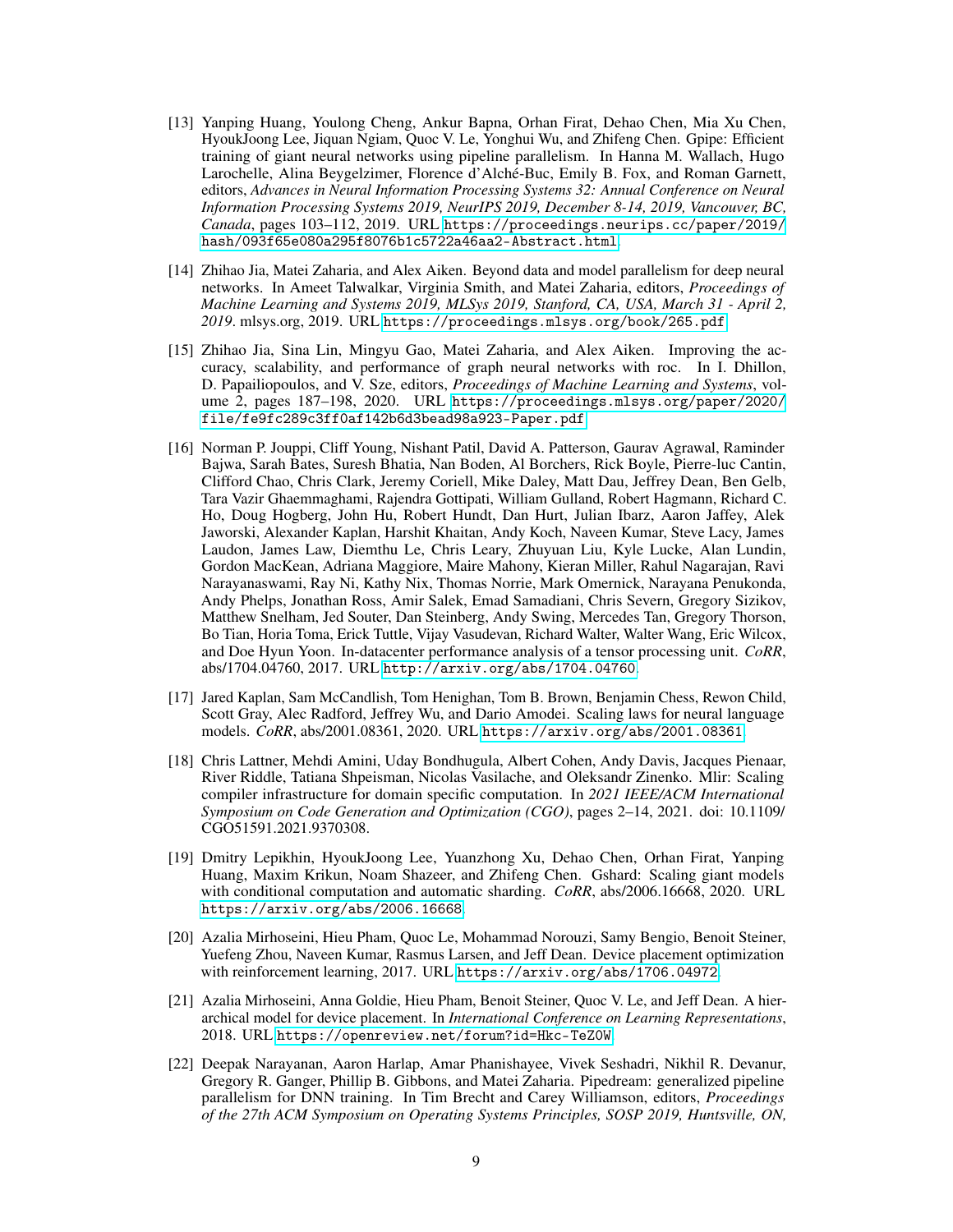*Canada, October 27-30, 2019*, pages 1–15. ACM, 2019. doi: 10.1145/3341301.3359646. URL <https://doi.org/10.1145/3341301.3359646>.

- <span id="page-9-1"></span>[23] Deepak Narayanan, Amar Phanishayee, Kaiyu Shi, Xie Chen, and Matei A. Zaharia. Memoryefficient pipeline-parallel dnn training. In *ICML*, 2021.
- <span id="page-9-10"></span>[24] Deepak Narayanan, Mohammad Shoeybi, Jared Casper, Patrick LeGresley, Mostofa Patwary, Vijay Korthikanti, Dmitri Vainbrand, Prethvi Kashinkunti, Julie Bernauer, Bryan Catanzaro, Amar Phanishayee, and Matei Zaharia. Efficient large-scale language model training on GPU clusters. *CoRR*, abs/2104.04473, 2021. URL <https://arxiv.org/abs/2104.04473>.
- <span id="page-9-8"></span>[25] Aditya Paliwal, Felix Gimeno, Vinod Nair, Yujia Li, Miles Lubin, Pushmeet Kohli, and Oriol Vinyals. Reinforced genetic algorithm learning for optimizing computation graphs. In *ICLR*, 2020.
- <span id="page-9-4"></span>[26] Adam Paszke, Sam Gross, Francisco Massa, Adam Lerer, James Bradbury, Gregory Chanan, Trevor Killeen, Zeming Lin, Natalia Gimelshein, Luca Antiga, Alban Desmaison, Andreas Kopf, Edward Yang, Zachary DeVito, Martin Raison, Alykhan Tejani, Sasank Chilamkurthy, Benoit Steiner, Lu Fang, Junjie Bai, and Soumith Chintala. Pytorch: An imperative style, highperformance deep learning library. In H. Wallach, H. Larochelle, A. Beygelzimer, F. d'Alché Buc, E. Fox, and R. Garnett, editors, *Advances in Neural Information Processing Systems*, volume 32. Curran Associates, Inc., 2019. URL [https://proceedings.neurips.cc/paper/2019/](https://proceedings.neurips.cc/paper/2019/file/bdbca288fee7f92f2bfa9f7012727740-Paper.pdf) [file/bdbca288fee7f92f2bfa9f7012727740-Paper.pdf](https://proceedings.neurips.cc/paper/2019/file/bdbca288fee7f92f2bfa9f7012727740-Paper.pdf).
- <span id="page-9-3"></span>[27] Jie Ren, Samyam Rajbhandari, Reza Yazdani Aminabadi, Olatunji Ruwase, Shuangyan Yang, Minjia Zhang, Dong Li, and Yuxiong He. Zero-offload: Democratizing billion-scale model training. *CoRR*, abs/2101.06840, 2021. URL <https://arxiv.org/abs/2101.06840>.
- <span id="page-9-7"></span>[28] Keshav Santhanam, Siddharth Krishna, Ryota Tomioka, Andrew Fitzgibbon, and Tim Harris. Distir: An intermediate representation for optimizing distributed neural networks. In *Proceedings of the 1st Workshop on Machine Learning and Systems*, EuroMLSys '21, page 15–23, New York, NY, USA, 2021. Association for Computing Machinery. ISBN 9781450382984. doi: 10.1145/3437984.3458829. URL <https://doi.org/10.1145/3437984.3458829>.
- <span id="page-9-0"></span>[29] Mohammad Shoeybi, Mostofa Patwary, Raul Puri, Patrick LeGresley, Jared Casper, and Bryan Catanzaro. Megatron-lm: Training multi-billion parameter language models using model parallelism. *CoRR*, abs/1909.08053, 2019. URL <http://arxiv.org/abs/1909.08053>.
- <span id="page-9-11"></span>[30] Ashish Vaswani, Noam Shazeer, Niki Parmar, Jakob Uszkoreit, Llion Jones, Aidan N. Gomez, Lukasz Kaiser, and Illia Polosukhin. Attention is all you need. *CoRR*, abs/1706.03762, 2017. URL <http://arxiv.org/abs/1706.03762>.
- <span id="page-9-9"></span>[31] Dimitrios Vytiniotis. Declarative abstractions for tensor program partitioning. In *Proceedings of the 22nd International Symposium on Principles and Practice of Declarative Programming*, PPDP '20, New York, NY, USA, 2020. Association for Computing Machinery. ISBN 9781450388214. doi: 10.1145/3414080.3414105. URL [https://doi.org/10.1145/](https://doi.org/10.1145/3414080.3414105) [3414080.3414105](https://doi.org/10.1145/3414080.3414105).
- <span id="page-9-6"></span>[32] Minjie Wang, Chien-chin Huang, and Jinyang Li. Supporting very large models using automatic dataflow graph partitioning. In *Proceedings of the Fourteenth EuroSys Conference 2019*, EuroSys '19, New York, NY, USA, 2019. Association for Computing Machinery. ISBN 9781450362818. doi: 10.1145/3302424.3303953. URL [https://doi.org/10.1145/](https://doi.org/10.1145/3302424.3303953) [3302424.3303953](https://doi.org/10.1145/3302424.3303953).
- <span id="page-9-5"></span>[33] Yuanzhong Xu, HyoukJoong Lee, Dehao Chen, Blake A. Hechtman, Yanping Huang, Rahul Joshi, Maxim Krikun, Dmitry Lepikhin, Andy Ly, Marcello Maggioni, Ruoming Pang, Noam Shazeer, Shibo Wang, Tao Wang, Yonghui Wu, and Zhifeng Chen. GSPMD: general and scalable parallelization for ML computation graphs. *CoRR*, abs/2105.04663, 2021. URL <https://arxiv.org/abs/2105.04663>.
- <span id="page-9-2"></span>[34] Bowen Yang, Jian Zhang, Jonathan Li, Christopher Ré, Christopher R. Aberger, and Christopher De Sa. Pipemare: Asynchronous pipeline parallel DNN training. *CoRR*, abs/1910.05124, 2019. URL <http://arxiv.org/abs/1910.05124>.